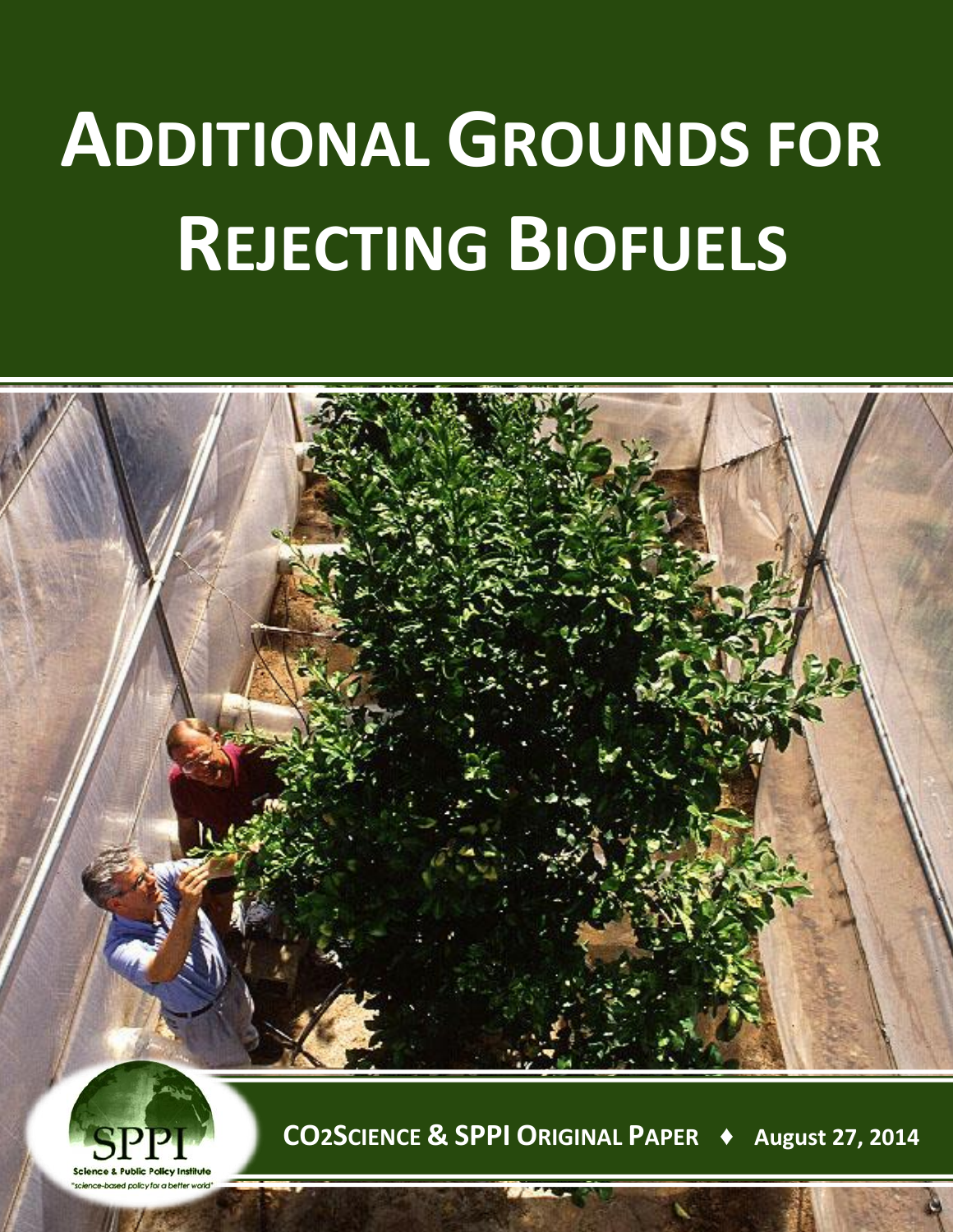## **LONG-TERM OPEN-TOP-CHAMBER STUDY OF SOUR ORANGE TREES**

**Citation**: Center for the Study of Carbon Dioxide and Global Change. "Long-Term Open-Top-Chamber Study of Sour Orange Trees." Last modified October 29, 2014. [http://www.co2science.org/subject/l/](http://www.co2science.org/subject/l/%20summaries/ltsourorange.php)  [summaries/ltsourorange.php.](http://www.co2science.org/subject/l/%20summaries/ltsourorange.php)

In July of 1987, as described by U.S. Department of Agriculture researchers [Idso and Kimball](http://www.co2science.org/articles/V4/N36/B2.php)  [\(2001\)](http://www.co2science.org/articles/V4/N36/B2.php)<sup>1</sup>, eight 30-cm-tall sour orange tree (*Citrus aurantium* L.) seedlings were planted directly into the ground at the Agricultural Research Service's U.S. Water Conservation Laboratory in Phoenix, Arizona, where they were enclosed in pairs within four clear-plastic-wall open-top chambers. Then, in November of that year, the two scientists began to continuously pump ambient air through two of the chambers via perforated plastic tubes that lay upon the ground beneath the trees, while through the other two chambers they began to pump air that was enriched with carbon dioxide to a concentration that was 300 ppm greater than that of the surrounding ambient air, which had an average CO2 concentration of 400 ppm. And thus was born one of the longest atmospheric CO2 experiments ever to be conducted anywhere in the world.

Throughout the experiment, the Phoenix global-change research team irrigated and fertilized the trees according to standard agronomic practices in the area, in order to keep them as free as possible from water and nutrient stresses; and they measured the circumferences of the trees' trunks at a height of 45 cm above the surface of the ground at the midpoint of every month. At the ends of the second and third years of the study, they also determined the total trunk and branch volume of each tree from trunk and branch length and diameter measurements; and from these data they developed a relationship between trunk crosssectional area and trunk plus branch volume that applied equally well to both the CO2-enriched and ambient-treatment trees. Then they made numerous wood density measurements that finally allowed them to calculate the total aboveground woody *biomass* of each tree at the midpoint of every month. In addition, all of the oranges produced by the trees were picked, counted and weighed each year; and a large number of the fruit were dried in ovens to determine the amount of dry matter they contained. And by these means the two researchers developed a yearly record of total *fruit biomass* production to accompany their monthly record of *wood biomass* production.

As the experiment progressed, the CO2-enriched/ambient-treatment ratio of cumulative aboveground wood biomass rose rapidly from an initial value of unity to a value slightly in excess of 3.0 at the two-year point of the study, as shown in the figure below, which depicts the changing *ratio* of the aboveground wood biomass of the CO2-enriched trees to that of the ambient-treatment trees over the first two years of the study.

 $\overline{a}$ 

<sup>1</sup> http://www.co2science.org/articles/V4/N36/B2.php.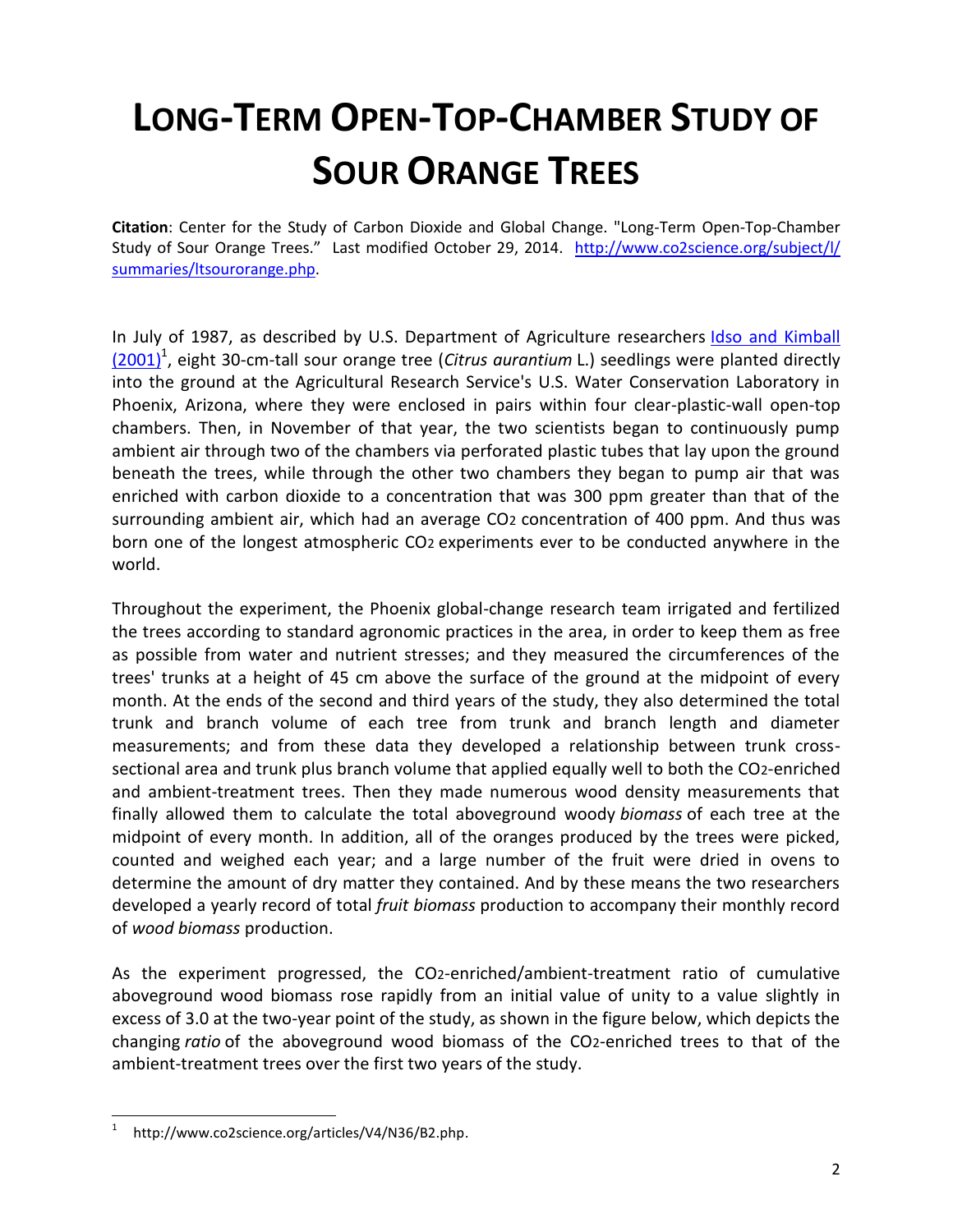

*Figure 1. The CO2-enriched/ambient-treatment ratio of total aboveground sour orange tree wood biomass plotted as a function of time since the start of the experiment, along with arrows that depict what would seem to be two logical projections of what might happen to this ratio if the experiment were to be continued beyond the last point shown. Adapted from Idso and Kimball (2001).*

From the data of Figure 1, it could reasonably be assumed that the CO2-enriched/ambienttreatment wood biomass ratio might possibly rise a little higher, but that it had to level off sometime soon. Hence, it was decided to continue collecting data a little longer, in order to determine the long-term asymptotic growth response of the trees; and after seven additional months, the results depicted in Figure 2 were obtained.



*Figure 2. Same as Figure 1, but with seven additional months of data and a new forward projection of the CO2-enriched/ambient-treatment wood biomass ratio. Adapted from Idso and Kimball (2001).*

To the researchers' surprise, the wood biomass ratio not only did not *rise* any higher, or even *level out*, it began a *steep decline*. And projecting forward in time, it appeared that if the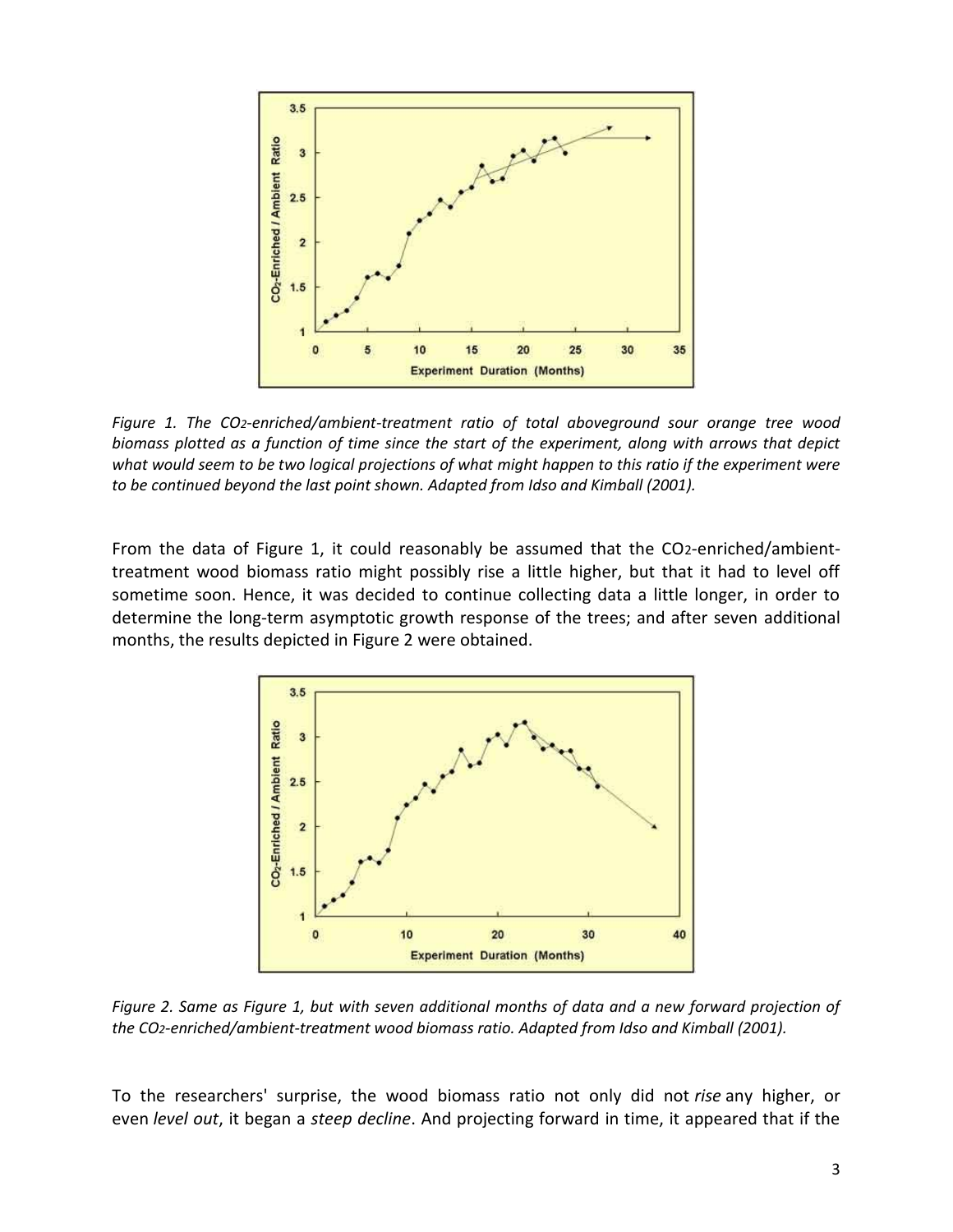new trend continued, all of the biomass advantage acquired by the CO2-enriched trees might well disappear over the next couple of years. Clearly, therefore, they had no recourse but to continue the experiment, which they did, obtaining the additional data depicted in Figure 3.



*Figure 3. Same as Figure 2, but with 21 additional months of data and a new forward projection of the wood biomass ratio. Adapted from Idso and Kimball (2001).*

The results portrayed in Figure 3 were extremely gratifying. They suggested that after an initial "overshoot" of the long-term response of the trees to atmospheric CO2 enrichment, things had finally settled down and a final answer had been obtained: the ultimate *equilibrium* response of the trees was a *whopping* 150% increase in wood biomass production in response to the 75% increase in the air's CO2 concentration. For some reason, however, the research team kept on collecting data, only to be surprised once again, as depicted in Figure 4.



*Figure 4. Same as Figure 3, but with 12 more months of data and yet another forward projection of the CO2-enriched/ambient-treatment wood biomass ratio. Adapted from Idso and Kimball (2001).*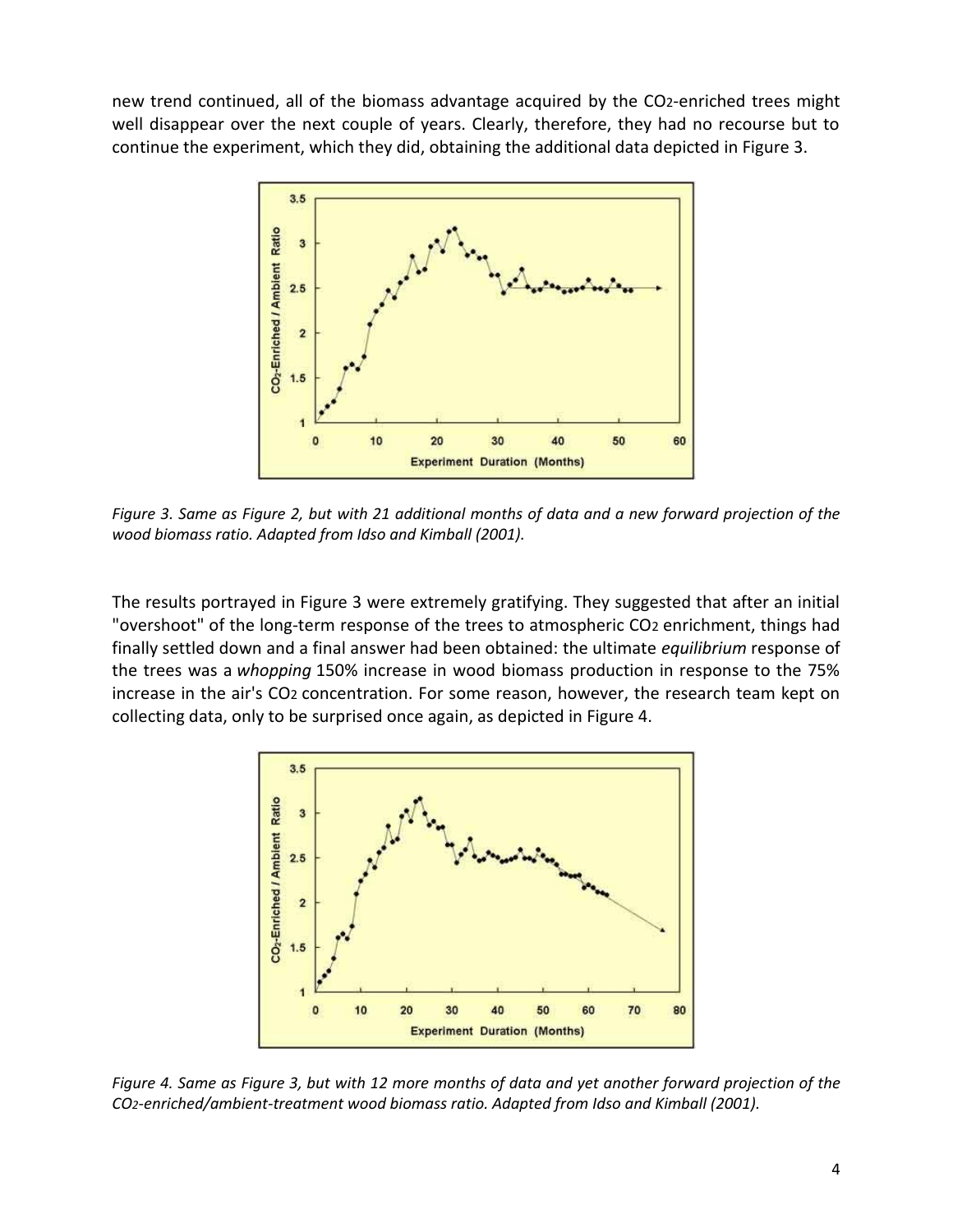After having maintained a near-constant value for over a year and a half, the wood biomass ratio began to decline again, as shown in Figure 4, not as rapidly as it had the first time, but at a still substantial rate. And as it dropped ever lower, it was decided to continue collecting data, which yielded the results depicted in Figure 5.



*Figure 5. Same as Figure 4, but with 58 months of additional data and one more projection of the CO2 enriched/ambient-treatment wood biomass ratio. Adapted from Idso and Kimball (2001).*

This time, the change was to a *reduced* rate of decline in the wood biomass ratio; and it persisted for nearly five years. At this point, the experiment had passed the *decade* point; and it looked like the wood biomass ratio was going to continue to slowly decline and probably approach some asymptotic limit that might not be much greater than unity. And as that possibility would be of extreme significance, Idso and Kimball continued collecting data, obtaining the results portrayed in Figure 6.



*Figure 6. Same as Figure 5, but with 60-plus months of additional data and one last forward projection of the wood biomass ratio. Adapted from Idso and Kimball (2001).*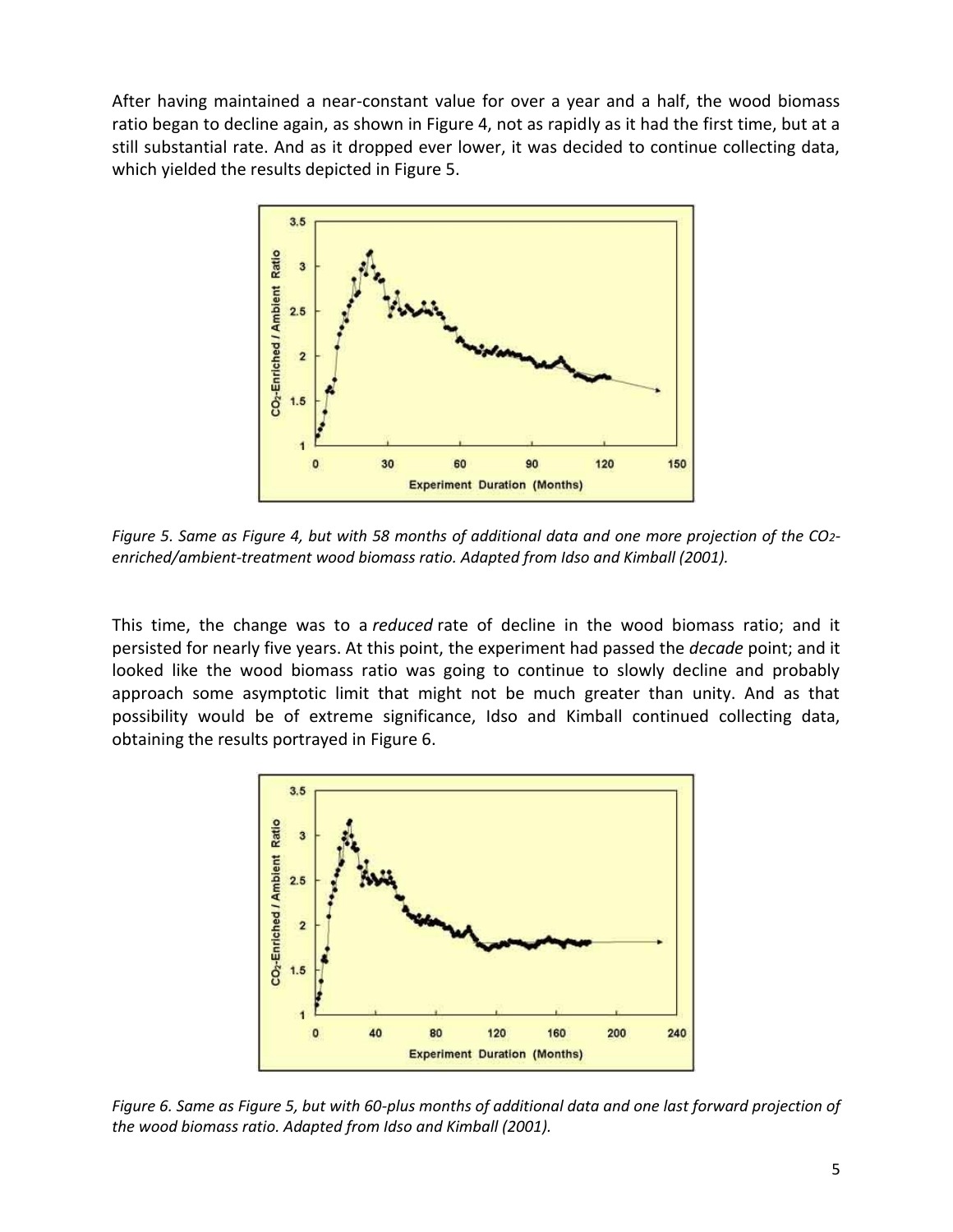Finally, at the nine-year point of the study, the CO2-enriched/ambient-treatment wood biomass ratio leveled out at a value of 1.80, which value was subsequently assumed to be the true longterm growth response of the trees to the 75% increase in atmospheric CO2 concentration.

Providing additional support for this conclusion, fruit production began in the third year of the study, when the CO2-enriched trees produced an average of 25 fruit per tree and the ambienttreatment trees produced an average of but one fruit per tree. Thereafter, the cumulative CO2 enriched/ambient-treatment fruit biomass ratio also dropped substantially, ultimately leveling out just a little above the CO2-enriched/ambient-treatment wood biomass ratio. And these findings, in the words of Idso and Kimball (2001), "are indicative of the likelihood that the CO2 enriched trees may have reached an equilibrium condition with respect to the CO2-induced enhancement of wood biomass *and* fruit production, and that they will not substantially depart from these steady-state responses over the remainder of their lifespan."

Giving added confidence to the above conclusions was the ancillary study of [Leavitt](http://www.co2science.org/articles/V5/N49/EDIT.php) *et al*.  $(2003)^2$  $(2003)^2$ , who evaluated the intrinsic water use efficiencies of the trees via analyses of the stable carbon isotopes of leaves that had been collected from each of them every two months throughout 1992, as well as on three occasions in 1994-95, plus wood samples that were extracted five years later from two cores that passed through the centers of each of the trees' trunks perpendicular to each other at a height of 45 cm above the ground. The ultimate finding of this endeavor was an 80% increase in intrinsic water use efficiency in response to the 75% increase in atmospheric CO2 concentration employed in the study; and since the earlier work of Idso *et al*. (1993) had demonstrated that there was very little difference in leaf stomatal conductance between the two CO2 treatments, nearly all of this water use efficiency increase had to have been the result of the CO2-induced increase in net primary productivity that led to the 80% increases in wood and fruit production.

That this result may be typical of trees in general is suggested by the facts that: (1) in a massive review of the pertinent scientific literature, Saxe *et al*. (1998) observed that "increasing numbers of experiments show a lack of stomatal sensitivity to CO2," especially when the data come "from long-term experiments on larger trees rooted directly in the ground," as may also be deduced from the work of Eamus (1996), and (2) the finding of [Feng \(1999\)](http://www.co2science.org/articles/V2/N20/B1.php)<sup>3</sup> that for 23 sets of trees scattered throughout western North America, the average stable-carbon-isotopederived increase in intrinsic water use efficiency (iWUE) that occurred in response to the historical increase in the air's CO2concentration that was experienced over the period 1800- 1985 yielded essentially the same value of delta iWUE/CO2 as that derived from the sour orange tree study of Leavitt *et al*. In addition, even *greater* natural CO2-induced increases in iWUE have been documented in various trees in Europe: by Bert *et al*. (1997) in the case of white fir, and by Hemming (1998) in the cases of beech, oak and pine.

Perhaps the most convincing evidence of all for the validity of the final long-term equilibrium response of the sour orange trees to the 75% increase in the air's CO2 concentration in the CO2 enriched chambers came from the actual harvesting of the sour orange trees after 17 years of

 $\overline{a}$ 

<sup>2</sup> http://www.co2science.org/articles/V5/N49/EDIT.php.

<sup>3</sup> http://www.co2science.org/articles/V2/N20/B1.php.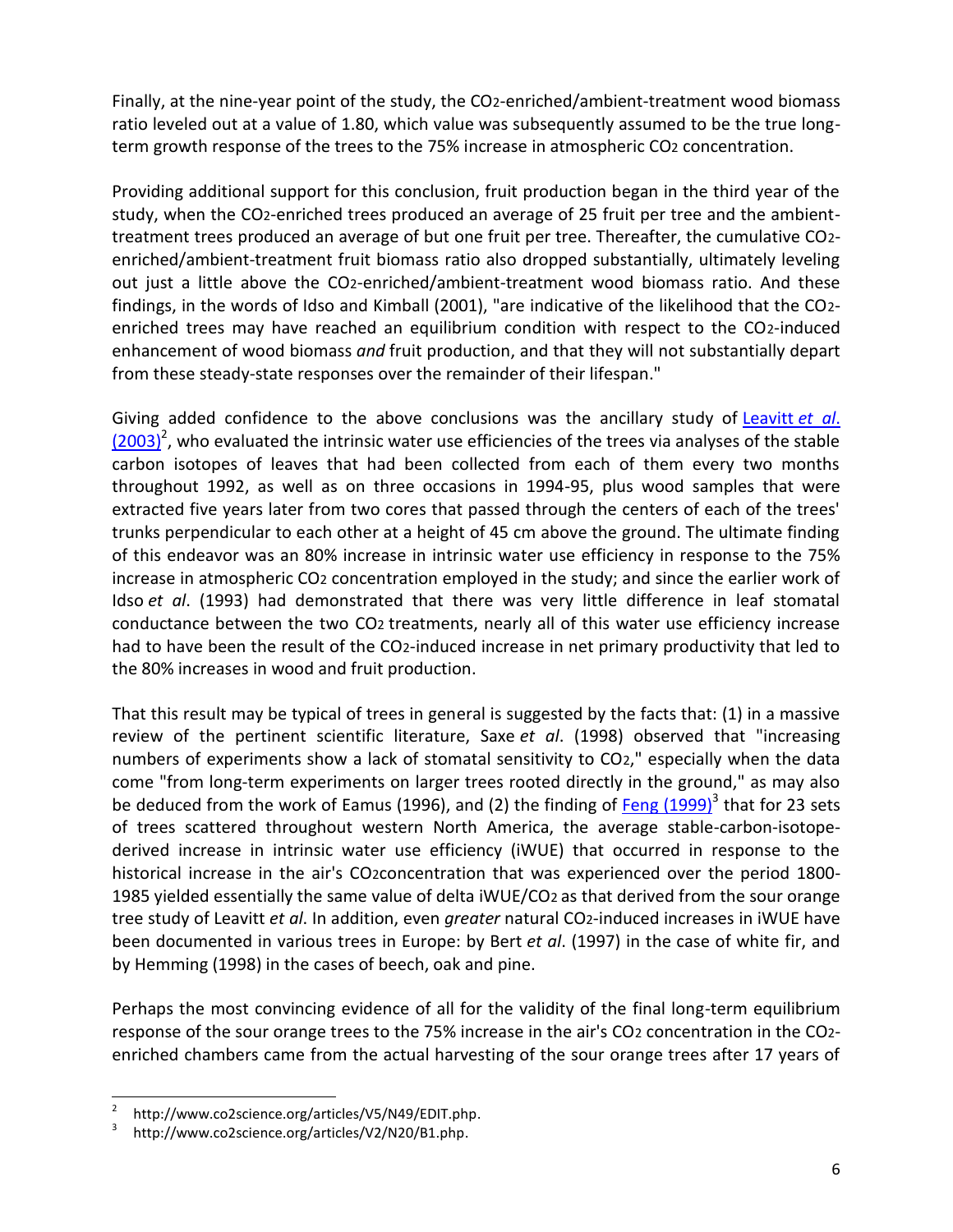study at the ultimate conclusion of the experiment in January of 2005, as described by <u>Kimball et al[. \(2007\)](http://www.co2science.org/articles/V10/N44/EDIT.php)</u><sup>4</sup>, when it was determined that (1) the final CO2-enriched/ambienttreatment biomass ratio of all of the above-ground parts of the trees (other than fruit) was 1.69, and that (2) "the cumulative amount of biomass due to fruit production over the duration of the experiment was increased 85% due to elevated CO2," as also described by Kimball *et al*. (2007). In addition, they reported that "the vitamin C content of the fruit was increased 7% based on samples taken from the fourth through the 12th years of the experiment," citing the study of <u>Idso et al[. \(2002\)](http://www.co2science.org/articles/V5/N32/B1.php)</u><sup>5</sup>. Consequently, not only were there many more oranges produced by the trees in the CO2-enriched chambers, many more *better-quality* oranges were produced.

In addition, *Idso et al.* (2001)<sup>6</sup> discovered three soluble proteins in the leaves of the sour orange trees whose synthesis and transference from second- to first-year leaves in the early springtime of each year were influenced by the atmosphere's CO2 concentration in ways that were likely to facilitate the trees' large positive photosynthetic and biomass responses to atmospheric CO2 enrichment. Specifically, they found that the proteins appeared to function as *vacuolar storage proteins*, which may supply each year's first flush of new foliage with the large amounts of nitrogen needed to sustain the *ultra*-enhanced spring branch growth of the CO2-enriched trees, which was *four to six times more rapid* than that of the trees growing in ambient air in their experiment (<u>Idso et al[., 2000](http://www.co2science.org/articles/V3/N8/C1.php)</u><sup>7</sup>), and which likely provided the yearly initial impetus for the 70-80% long-term growth enhancement of the trees that was maintained throughout the remainder of each year of the last half of their long-term study as a result of the experimentally-induced 75% increase in atmospheric CO2 concentration.

## **REFERENCES**

Eamus, D. 1996. Responses of field grown trees to CO2 enrichment. *Commonwealth Forestry Review* **75**: 39-47.

Feng, X. 1999. Trends in intrinsic water-use efficiency of natural trees for the past 100-200 years: A response to atmospheric CO2 concentration. *Geochimica et Cosmochimica Acta* **63**: 1891-1903.

Idso, C.D., Idso, S.B., Kimball, B.A., Park, H.-S., Hoober, J.K. and Balling Jr., R.C. 2000. Ultraenhanced spring branch growth in CO2-enriched trees: Can it alter the phase of the atmosphere's seasonal CO2 cycle? *Environmental and Experimental Botany* **43**: 91-100.

Idso, K.E., Hoober, J.K., Idso, S.B., Wall, G.W. and Kimball, B.A. 2001. Atmospheric CO2 enrichment influences the synthesis and mobilization of putative vacuolar storage proteins in sour orange tree leaves. *Environmental and Experimental Botany* **48**: 199-211.

 $\overline{4}$ http://www.co2science.org/articles/V10/N44/EDIT.php.

<sup>5</sup> http://www.co2science.org/articles/V5/N32/B1.php.

<sup>6</sup> http://www.co2science.org/articles/V6/N4/EDIT.php.

<sup>7</sup> http://www.co2science.org/articles/V3/N8/C1.php.